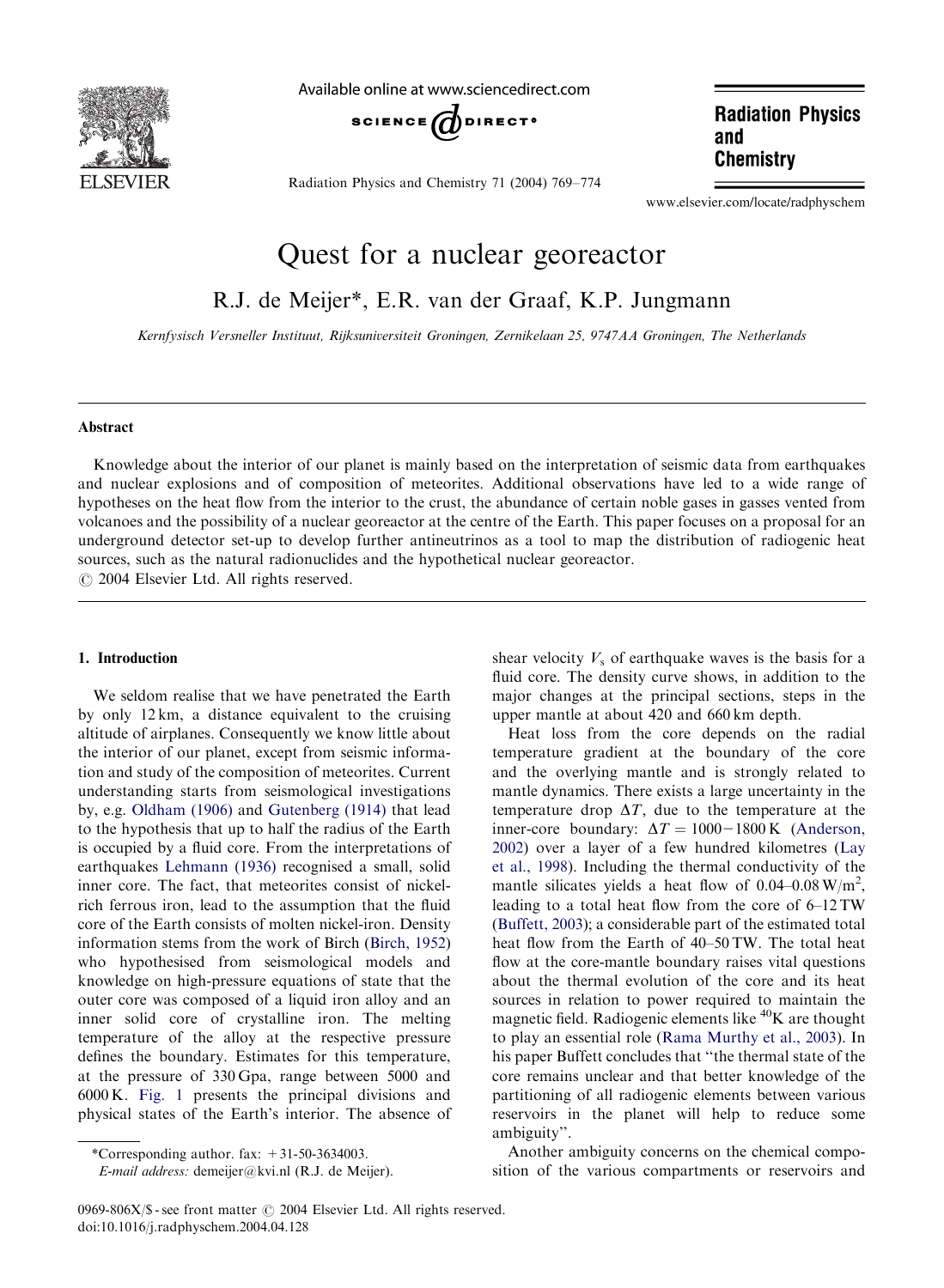<span id="page-1-0"></span>

Fig.1. Schematic representation of the principal partitions and physical states of the Earth's interior.The compressional and shear velocities of earthquake waves, presented in the right panel, are indicated by  $V_p$  and  $V_s$ , respectively. In the right panel the density as function of depth is presented.(Figure taken from [Herndon, 1980.](#page-5-0))

especially the core.In general one assumes that there is a liquid Fe–Ni alloy core, surrounded by a lower and upper mantle and covered by a crust. The bulk composition of the Earth is usually assumed to be the same as that of chondritic meteorites. Within this assumption subsequent hypotheses are made to account for observations at the Earth's surface.An intriguing issue is the presence of helium in our atmosphere and in particular its isotope <sup>3</sup>He. Whereas <sup>4</sup>He is continuously produced by alpha decay, the only way to obtain <sup>3</sup>He is either as a primordial relict (e.g. [Seta et al., 2001\)](#page-5-0) or by decay of tritium. For the primordial relict theory the assumption has to be made that the mantle contains a degassed and a deeper-lying, less degassed reservoir.The former shows up at the mid-ocean ridge basalts, the latter in mantle-plume basalts. Mantle plumes with extreme high  ${}^{3}$ He/ ${}^{4}$ He ratios are found at some oceanic islands such as Iceland, Hawaii, Samoa and the Galapagos ([Kurtz and Geist, 1999](#page-5-0)). One assumption commonly made in interpreting noble gas data from mantle plumes is that the source of mantle plumes is relatively non-degassed lower mantle material. Under this assumption, high  ${}^{3}$ He/ ${}^{4}$ He ratios indicate plume-like upwelling, since the deep Earth is believed to be a source of primordial <sup>3</sup>He with a relatively low time-integrated  $(U+Th)/He$  ratio [\(Georgen et al., 2003\)](#page-5-0). In oceanic islands not only are high  ${}^{3}He/{}^{4}He$  ratios found but also normal mid-oceanic island values.This is explained by assuming mixed reservoirs ([Stuart et al., 2003\)](#page-5-0).

Recently [Bercovici and Karato \(2003\)](#page-5-0) proposed a filtering of the mantle at the 410 km density discontinuity (see Fig. 1). They propose that the ascending mantle rises out of a transition zone, between the 410 and 600 km discontinuities, into the upper mantle above

410 km.The material undergoes dehydration-induced partial melting which filters out incompatible elements, including He and other noble gases.They propose that this filter model can explain geochemical observations without the need for isolated mantle reservoirs. This model could bridge the gap between geochemists supporting a two-layer model at a boundary of 660 km and seismologists, supporting a whole-mantle model of circulation ([Hofmann, 2003](#page-5-0)).

#### 2. The nuclear georeactor

A possible explanation for some of the above questions lies in the hypothesis of an 8 km diameter, nuclear georeactor at the centre of the Earth.This hypothesis originates from the work of [Herndon \(1992\)](#page-5-0) in applying Fermi's nuclear reactor theory to demonstrate the feasibility of planetary scale nuclear fission reactors. Such reactors could be the energy source of the giant outer planets, three of which radiate about twice the energy they receive from the Sun. Subsequently Herndon developed the feasibility of such a reactor at the centre of the Earth as a contributive source to geodynamic processes like plate movements [\(Herndon,](#page-5-0) [1993, 1994, 1996\)](#page-5-0). Such a reactor could have started in the same way as the natural reactors at Gabon, but is so large that it breeds its own  $^{235}$ U and should have a power production of 3–10 TW.In it tritium is produced via ternary fission.Calculations at Oak Ridge National Laboratory ([Hollenbach and Herndon, 2001\)](#page-5-0) show that a planetary-scale nuclear reactor can operate over the lifetime of the Earth as a breeder reactor and can produce substantial tritium (decaying to <sup>3</sup>He) to explain the high <sup>3</sup>He/<sup>4</sup>He ratios observed in oceanic basalts and fumes of volcanoes at Iceland and Hawaii. [Seifritz](#page-5-0) [\(2003\)](#page-5-0) shows that the operation of such a breeder reactor is consistent with our knowledge on breeder reactors and corresponds to a stable state.

The possibility of a nuclear georeactor is linked to the state of oxidation in the deep interior of the Earth. Herndon made convincing arguments for a state of oxidation like an enstatite chondrite, different from the more oxidised, ordinary chondrites considered by Birch. As a consequence of the highly reduced state some socalled lithophile elements including some Si, Mg, Ca, U and possibly Th occur in part of the core. These elements, tending to be incompatible in an iron alloy, are expected to precipitate at relative high temperatures. Due to their density MgS and CaS will float to the coremantle boundary, whereas uranium sulphide (US) and nickel silicide will sink to the Earth's centre.

At pressures that prevail in the core, U and Th, being high-temperature precipitates and the densest substances would tend to concentrate in the Earth core by the action of gravity.In that process it will ultimately form a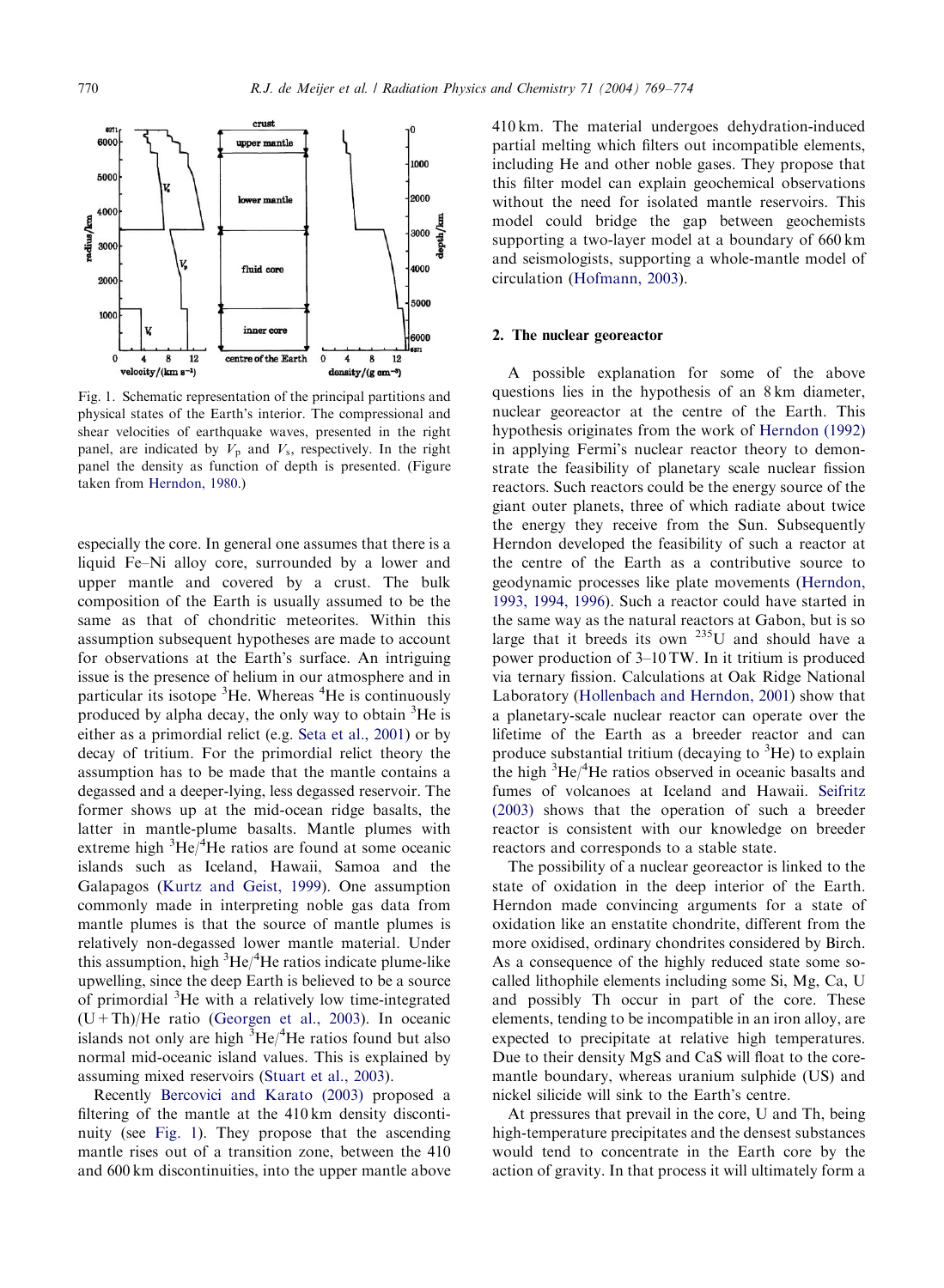fissionable, critical mass. Fission produces much less dense fission products (about half as dense) that tend to separate from the more dense actinides.In this way a critical reactor condition can maintain.

According to [Herndon \(2003\)](#page-5-0) and [Hollenbach and](#page-5-0) [Herndon \(2001\)](#page-5-0) the frequent, but irregular variability in intensity and direction of the Earth's magnetic field may be understandable from such a fission reactor. The production of fission fragments counteracts the operation of the reactor and if the rate of production exceeds the rate of removal by gravitational diffusion, the output of the reactor will decrease and may even shut down, leading to a diminution and ultimately the disappearance of the Earth's magnetic field.As fission products diffuse out of the reactor region and actinides diffuse inwards, the reactor restarts and the geomagnetic field re-establishes itself, either in the same or in the reverse direction.The coupling between the georeactor and the geomagnetic field cannot be direct [\(Hoyng, 2003\)](#page-5-0) and has to proceed through changing heat-flow patterns in the core and ultimately in the mantle.

Although the georeactor hypothesis seems to be able, in principle, to explain phenomena such as elevated  ${}^{3}$ He $/{}^{4}$ He ratios and reversal of the geomagnetic field questions remain about the specific mechanisms involved.It is assumed that fission products are separated from the fuel by diffusion or by buoyancy effects.For both processes it still has to be shown if they are effective enough.First estimates for diffusion, based on an extrapolation (using Arrhenius law) to core temperatures of diffusion coefficients and activation energies for helium in apatite ([Dunai, 2000\)](#page-5-0) indicate that transport over a distance of 1 km in a solid metal inner core will take 1 million years.This is probably at least an order of magnitude to slow to explain geomagnetic reversals on average every 200 000 years by fission products drifting outwards and so cleaning up the core for a reactor restart.Detailed calculations are needed in order to estimate transport velocities due to buoyancy but these velocities are expected to be insignificant because of the micro-gravity conditions in the inner part of the core ([Seifritz, 2003\)](#page-5-0).Also it is difficult to imagine the large outward flux of  ${}^{3}$ He, needed to explain elevated  ${}^{3}$ He $/{}^{4}$ He ratios, produced inside the georeactor because an intact solid inner core will form an almost impenetrable barrier for transport. Moreover the heat produced by the georeactor has to be removed through the solid inner core and normal heat conductivities for solids are not large enough to prevent the reactor from heating up to very high temperatures.

All these estimates are based on extrapolating transport coefficients at ambient conditions to the high temperatures and pressures inside the core. Moreover these estimates assume a uniform metallic core being one solid piece. A more granular structure of the inner core with a structure of ''pores'' or fissures will allow a larger

and faster transport of gaseous substances and heat.In such a case it is hard to imagine that the core will be uniform and likely preferential pathways may exist, which act as chimneys and may cause a non-uniform heating of the inner–outer core boundary.

#### 3. Antineutrinos as a tool to probe the Earth's interior

One of the few methods to investigate the distribution of natural radionuclides in various reservoirs of the Earth and/or the existence of a nuclear georeactor are antineutrinos produced in  $\beta$ -decay and/or fission, respectively.Fortunately decay and fission processes can be distinguished by the energy of the antineutrinos; 2–3 MeV for decay and up to 10 MeV for fission.To map the U–Th distribution and to localise a nuclear georeactor directional information is required in antineutrino detection.

The science and technology of detecting antineutrinos,  $\overline{v_{e}}$ , is well established. In common with many experiments we propose to use the detection reaction based on inverse  $\beta$ -decay:  $\overline{v_e}$ +p→e<sup>+</sup>+n. The visible energy of the positron signal directly provides the  $\overline{v_e}$  energy  $E(MeV) = E(\overline{v_e}) - 1.8 + 1.022 = E(\overline{v_e}) - 0.78$ . The signal can be tagged by the signal produced after several tens of microseconds by thermalised neutrons captured by hydrogen in the organic liquid scintillator. The delayed coincidences suppress background enormously and the chance coincidence rate in a kiloton scintillator mass detector such as installed at Kamioka, Japan, can be limited to several events/year (Raghavan, 2002). This corresponds to a sensitivity limit of an antineutrino flux  $\Phi(\overline{v_{\rm e}})_{\rm min} \sim 10^4 \text{ cm}^{-2} \text{ s}^{-1}.$ 

Antineutrinos,  $\overline{v_e}$ , are produced in  $\beta$ -decay of members of the decay series of U and Th.The antineutrinos from the geo-reactor will have an identical energy spectrum to those produced in power reactors and they can reach the surface of the Earth essentially without any interaction. One practical method to detect antineutrinos is by the inverse  $\beta$ -decay:  $\overline{v_e}$ +p→e<sup>+</sup>+n with a threshold of 1.8 MeV. In the U series there are contributions from the  $\beta$ -decay of <sup>234m</sup>Pa, <sup>214</sup>Bi with Q-values of 2.29 and 3.26 MeV, respectively and <sup>228</sup>Ac, <sup>212</sup>Bi and <sup>208</sup>Tl with  $Q = 2.11$ ; 2.25 and 1.8 MeV, respectively.The detection of antineutrinos is favoured by the Coulomb fields of these high-Z nuclei, which enhances the energy distribution towards the highenergy side of their spectrum ([Raghavan et al., 1998\)](#page-5-0). The specific emission probabilities above threshold becoming 0.40 and 1.6 per decay for U and and 1.6 for Th.The intensity of the U/Th antineutrinos depends on the distribution of these natural radionuclides relative to the position of observation.In the crust the concentrations of these radionuclides are more than an order of magnitude higher than in the upper mantle.The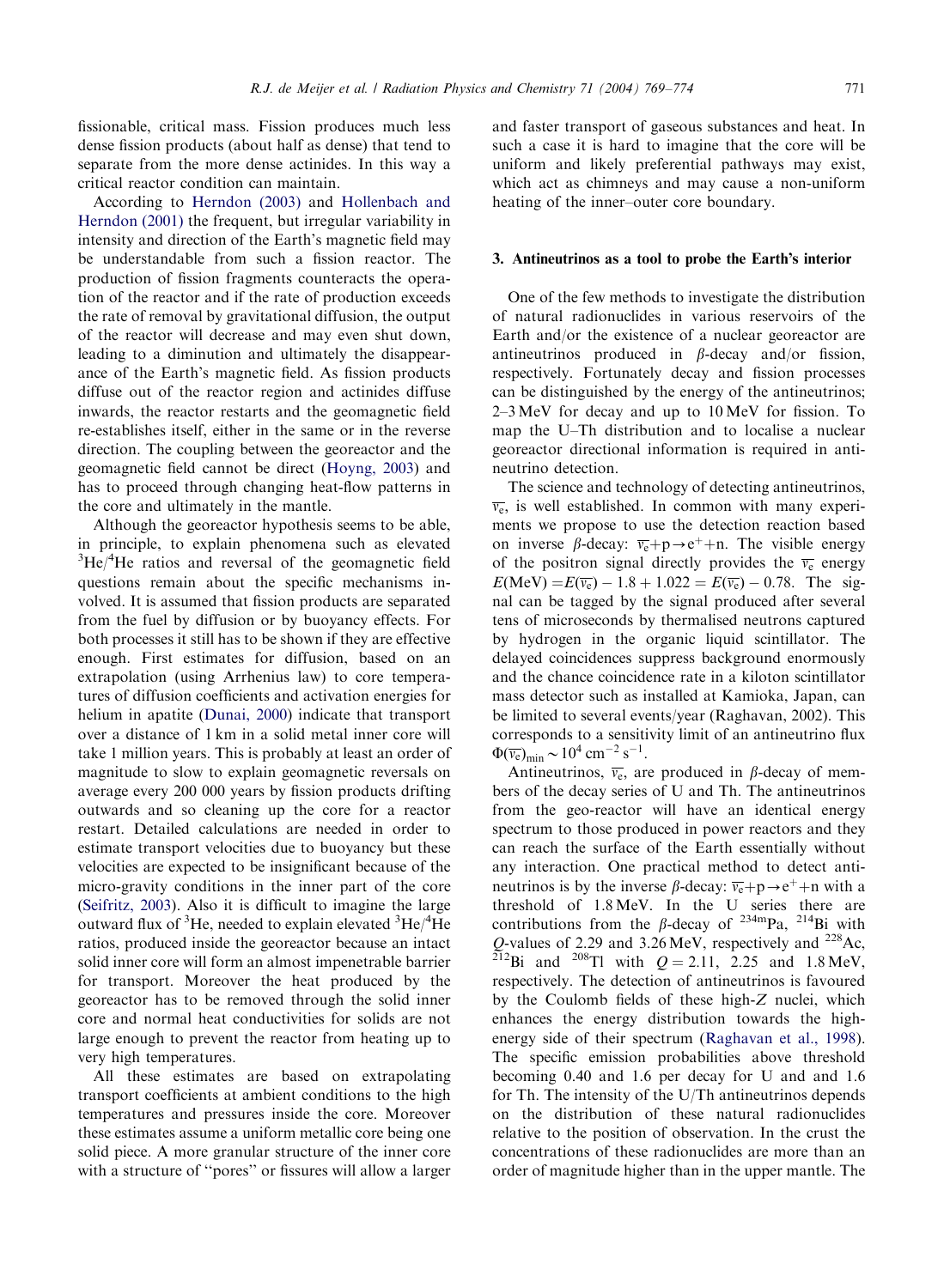thickness of the crust varies from about 5 km at the ocean floors to about 50 km under the Himalayas. The mantle is much thicker but the distribution of the radionuclides is unknown. Some ideas about the distribution depend on the assumed model.The strength of the signal at various sites on Earth will therefore be an indication of the distribution of these radionuclides in the compartments of the Earth, even if no directional information can be derived from the antineutrino detection.According to calculations by [Raghavan et al.](#page-5-0) [\(1998\),](#page-5-0) 40% of the signal will come from sources in the crust within about 450 km, 70% from within 1200 km and 90% from about 6000 km.

For reactors, either power reactors or a geo-reactor, the antineutrino spectrum follows from their mean fuel composition, the numbers of antineutrinos per fission event and their spectrum (see [Achkar et al., 1996](#page-5-0) and references therein). Also for these neutrinos the flux depends on the distance between power reactor and detector.The existing underground laboratories at Gran Sasso, Italy, and Kamioka, Japan, are both situated on the crust and, especially Kamioka, near power stations.

At any point near the surface a 3–10 TW georeactor would yield a flux  $\Phi(\overline{v_e})_{geo} \sim 1-3 \times 10^5 \text{ cm}^{-2} \text{ s}^{-1}$ , which is an order of magnitude larger than the estimated detector background of  $\sim 10^4 \text{ cm}^{-2} \text{ s}^{-1}$ . Thus the detection of antineutrinos from the core is a valid proposition provided the background is sufficiently low.The background arises primarily from operating commercial power reactors within several 1000 km and U, Th and K in the crust of the Earth, mainly located at the continents. Nominally a georeactor is spectrally nearly indistinguishable from power reactors, but the georeactor would provide a strongly directional signal.Geo U/ Th signals cut off at a positron energy of about 2.5 MeV. Model calculations indicate that such measurements are feasible with an underground detector set-up, provided the background due to the geological formation and antineutrinos produced in nuclear power reactors is sufficiently low.This condition excludes observation in the existing underground laboratories such as Borexino at Gran Sasso, Italy, and Kamland at Kamioka, Japan and favours locations such as Hawaii, the Aleutian islands and the Antilles. Fig.2 shows the positron energy spectrum for Hawaii and Kamioka (taken from [Raghavan, 2002](#page-5-0)).It shows that the background at Kamioka is too large for proper detection.This was recently confirmed by measurements with the Kamland detector yielding  $9\pm 6$  geo-antineutrinos from an exposure of  $1.4 \times 10^{31}$  protons year ([Fiorentini et al.,](#page-5-0) [2003\)](#page-5-0).In a low-background environment one would expect, from a 10 times larger fiducial volume, a signal of some 100 events per year in a detector following the basic design of the Kamland or Borexino experiments (see Fig.3).Directional information could be extracted from the recoiling neutron in the reaction  $\overline{v_e} + p \rightarrow e^+ + n$ ,



Fig.2. Calculated positron energy spectrum for two locations: Hawaii and Kamioka.The two locations differ quite strongly in the flux from U/Th antineutrinos and from the antineutrinos produced in nuclear power stations.The situation of Hawaii will be quite similar to the one expected at Curaçao. (Figure taken from [Raghavan, 2002](#page-5-0)).



Fig.3.Schematic presentation of the Kamland detector at Kamioka, Japan. The central part consists of a liquid scintillator sphere of several metres diameter, surrounded by a sphere of photo-multipliers. The outer detector contains the Cherenkov counters as active shielding against muons.(Figure taken from http://kamland.lbl.gov/FiguresPlots/kamlandfigs paper2002/xdetector5.jpg).

for which the recoil angle on average is  $\langle \Phi_{\text{recoil}} \rangle$  = arc- $\cos$  (2/(3*A*)) with *A* the mass number of the scattering material.For the antineutrinos of geophysical interest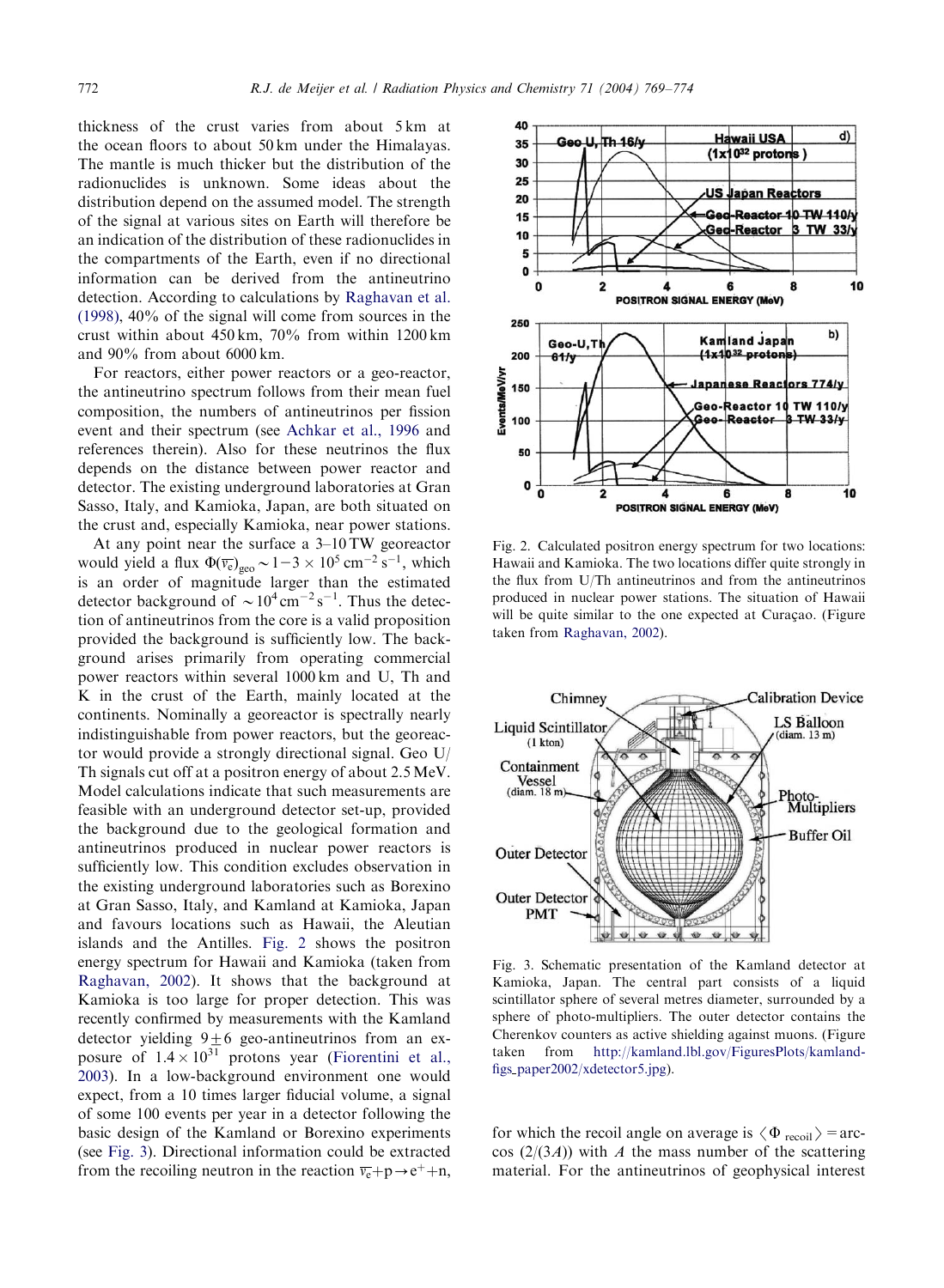the neutron travels a distance of the order of a few cm between the locations of positron creation and neutron absorption, respectively.An antineutrino detector with such position resolution could follow the principle of the ANTARES experiment (see Fig.4).This should add significant information about the location of the main antineutrino source.

## 4. Proposed underground antenna in Curacao

We propose an underground antenna to investigate the internal state of the Earth to be built in Curaçao. The geology of Curaçao, as studied by [Klaver \(1987\)](#page-5-0)



Fig.4.Artistic view of the detectors of the ANTARES experiment.Strings of phototubes are immersed in the active detector volume.This concept allows also sufficient position resolution for antineutrinos in a large scintillator, underground detector by determining the recoil direction of neutrons in the inverse  $\beta$ -decay process. (Figure taken from http://antares.in2p3.fr/Gallery/index.html).

indicates that it is a mantle plume originating from the boundary of the core and the mantle, some 80 million years ago. Sample analysis ([Klaver, 1987\)](#page-5-0) indicates that indeed the Curaçao basalt is more than an order of magnitude lower in K, Th and U compared to sands in, e.g. The Netherlands. Parts of the island of Curação, represent the magma after 5 km of material has been eroded.

The proposal foresees in a step by step approach, starting from re-examination of surface rock formations, drilling for deeper material and finally building an underground detector array. Curaçao is more than 1000 km away from the Florida power reactors and from the mountain ranges of the Andes (see Fig. 5). It provides therefore not only a very low background of natural radionuclides but, since it is surrounded by a considerable mass of ocean water, the antineutrino flux from sources in the earth's crust and and power reactors will be strongly reduced. That means that the laboratory will be especially sensitive to antineutrino sources from the mantle and a possible geo-reactor.We expect that the calculation for Hawaii will be more or less indicative for Curaçao.

An underground detector array is made by drilling a vertical shaft to a depth of several kilometres. With modern drilling technology a set of branches pointing in various directions can be drilled from the end point of the vertical drill hole. Each branch points into a certain direction of the interior of the Earth and may have a length of several hundred metres.The branches will be filled up with a chain of tubular detectors. Directional sensitivity is obtained from the requirement of delayed coincidence between positron and neutron signals and can be optimised by choice of the detector diameter with respect to the distance the neutron will travel before thermalisation and capture.



Fig.5. World map with nuclear power stations.The stations at Cuba and Puerto Rico, are not operational.(Figure taken from the International Nuclear Safety Center at Argonne National Laboratory http://www.insc.anl.gov).